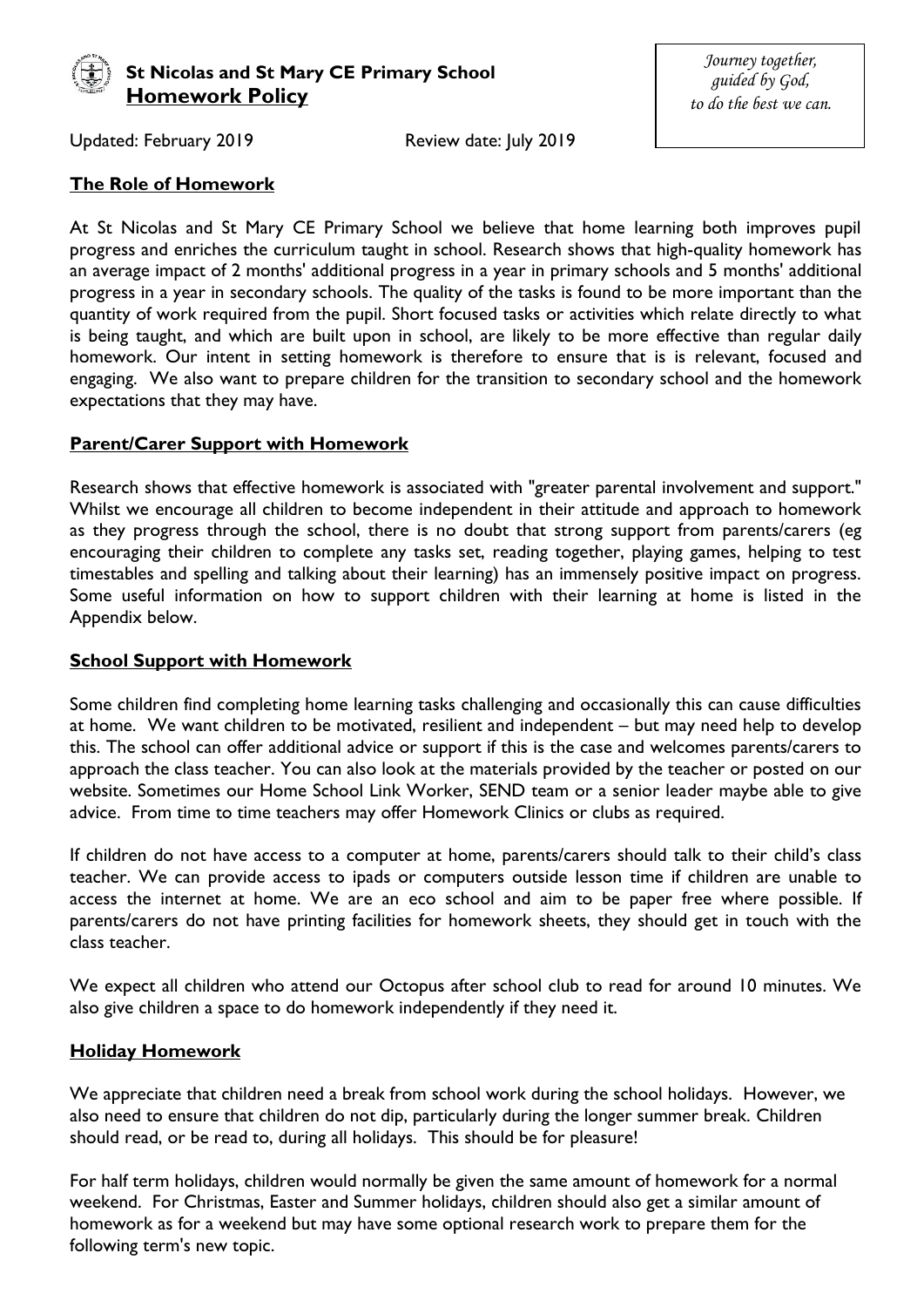# **Homework Expectations Per Year Group\***

| Year  | <b>Homework</b>                                                                                                                                                                                             |
|-------|-------------------------------------------------------------------------------------------------------------------------------------------------------------------------------------------------------------|
| Group |                                                                                                                                                                                                             |
|       | Children will take home a reading book most days. (5-10 minutes reading per day)<br>$\bullet$                                                                                                               |
| R     | Phonics Packs (Phase 2 and 3) will be sent home when children are ready.<br>٠                                                                                                                               |
|       | A Maths Pack (with activities to be completed on an ongoing basis) will be sent home in the Autumn term.<br>٠                                                                                               |
|       | Occasional topic related work is set. Alternatively a child may be asked to find and bring something to school                                                                                              |
|       | to support learning.                                                                                                                                                                                        |
|       | Children will take home a reading book most days. (5-10 minutes reading per day)<br>$\bullet$                                                                                                               |
|       | High frequency words and other relevant spellings to read and spell most weeks.<br>٠<br>One homework activity is set every week for the following week. It usually relates to Literacy, Maths,<br>$\bullet$ |
|       | Reading or Topic work. This could include a a maths activity or undertaking a set online game (eg Sumdog); a                                                                                                |
|       | reading task (eg discussing the book you are reading together) or talking about a particular topic with their                                                                                               |
|       | family. (10-15 minutes per week)                                                                                                                                                                            |
|       | Total: Up to I hour/week                                                                                                                                                                                    |
|       | • Children will independently change reading books (with guidance) to take home as needed. As children                                                                                                      |
| 2     | progress in their reading, these books will be under the Accelerated Reader scheme. (10 minutes reading per                                                                                                 |
|       | day)<br>High frequency words and other relevant spellings to read and spell most weeks.                                                                                                                     |
|       | On-line Maths games may be recommended.                                                                                                                                                                     |
|       | Most children may be asked to start learning multiplication facts (see table below for year group<br>٠                                                                                                      |
|       | expectations).                                                                                                                                                                                              |
|       | One other homework activity is set most weeks for the following week. It usually relates to literacy, maths,<br>$\bullet$                                                                                   |
|       | reading or topic work. This could include a a maths activity or undertaking a set online game (eg Sumdog); a                                                                                                |
|       | reading task (eg discussing the book you are reading together) or talking about a particular topic with their                                                                                               |
|       | family (15-20 minutes) per week.<br>Total: I hour/week                                                                                                                                                      |
|       | • Children will independently change their AR reading books to take home as needed. All children should read                                                                                                |
| 3     | most nights (10+ minutes per day).                                                                                                                                                                          |
|       | One homework activity, usually Literacy or Maths, is set each week for the following week. This may include                                                                                                 |
|       | an online task. (20-30 minutes per week).                                                                                                                                                                   |
|       | Children should be learning multiplication facts and practicing their tables regularly (see table below for year                                                                                            |
|       | group expectations).                                                                                                                                                                                        |
|       | 10 spellings set most weeks.<br>Total: Up to 1.5 hours/week                                                                                                                                                 |
|       | Children will independently change reading books to take home as needed. Children should read most nights.<br>٠                                                                                             |
| 4     | One homework activity, usually Maths or English, is set each week for the following week. This may include<br>٠                                                                                             |
|       | an online task. (25-30 minutes per week)                                                                                                                                                                    |
|       | Children should be learning multiplication facts and practicing their tables regularly (see table below for year<br>٠                                                                                       |
|       | group expectations).                                                                                                                                                                                        |
|       | 10 spellings set most weeks.<br>$\bullet$                                                                                                                                                                   |
|       | Total: 1.5 hours/week                                                                                                                                                                                       |
| 5     | Children will independently change reading books to take home as needed. Children should read most nights.<br>$\bullet$<br>Some Guided Reading homework may be set once a week.                             |
|       | Literacy/Topic homework (20-30 minutes per week)<br>٠                                                                                                                                                       |
|       | Mathematics homework (20-30 minutes per week)<br>٠                                                                                                                                                          |
|       | Science homework - on an occasional basis (instead of Literacy/Topic)<br>٠                                                                                                                                  |
|       | Children should be learning multiplication facts and practicing their tables regularly (see table below for year<br>٠                                                                                       |
|       | group expectations).                                                                                                                                                                                        |
|       | 10 spellings set weekly<br>٠                                                                                                                                                                                |
|       | Research work and finishing off work - as required<br>Total: 2.0 hours/week                                                                                                                                 |
|       | Children will independently change reading books to take home. Children should read regularly.<br>$\bullet$                                                                                                 |
| 6     | Guided Reading homework (20-30 minutes per week)<br>٠                                                                                                                                                       |
|       | Literacy homework (20-30 minutes per week)<br>٠                                                                                                                                                             |
|       | Mathematics homework (20-30 minutes per week)<br>$\bullet$                                                                                                                                                  |
|       | Children should be learning multiplication and related division facts, if not secure.<br>٠                                                                                                                  |
|       | Science work or a Foundation Subject (20-30 minutes per week)<br>٠                                                                                                                                          |
|       | 10 spellings set weekly<br>٠                                                                                                                                                                                |
|       | For part of the year, homework will link into preparation and revision for Year 6 SATs.<br>٠                                                                                                                |
|       | Research work and finishing off work - as required<br>Total: 2.5 hours/week                                                                                                                                 |
|       |                                                                                                                                                                                                             |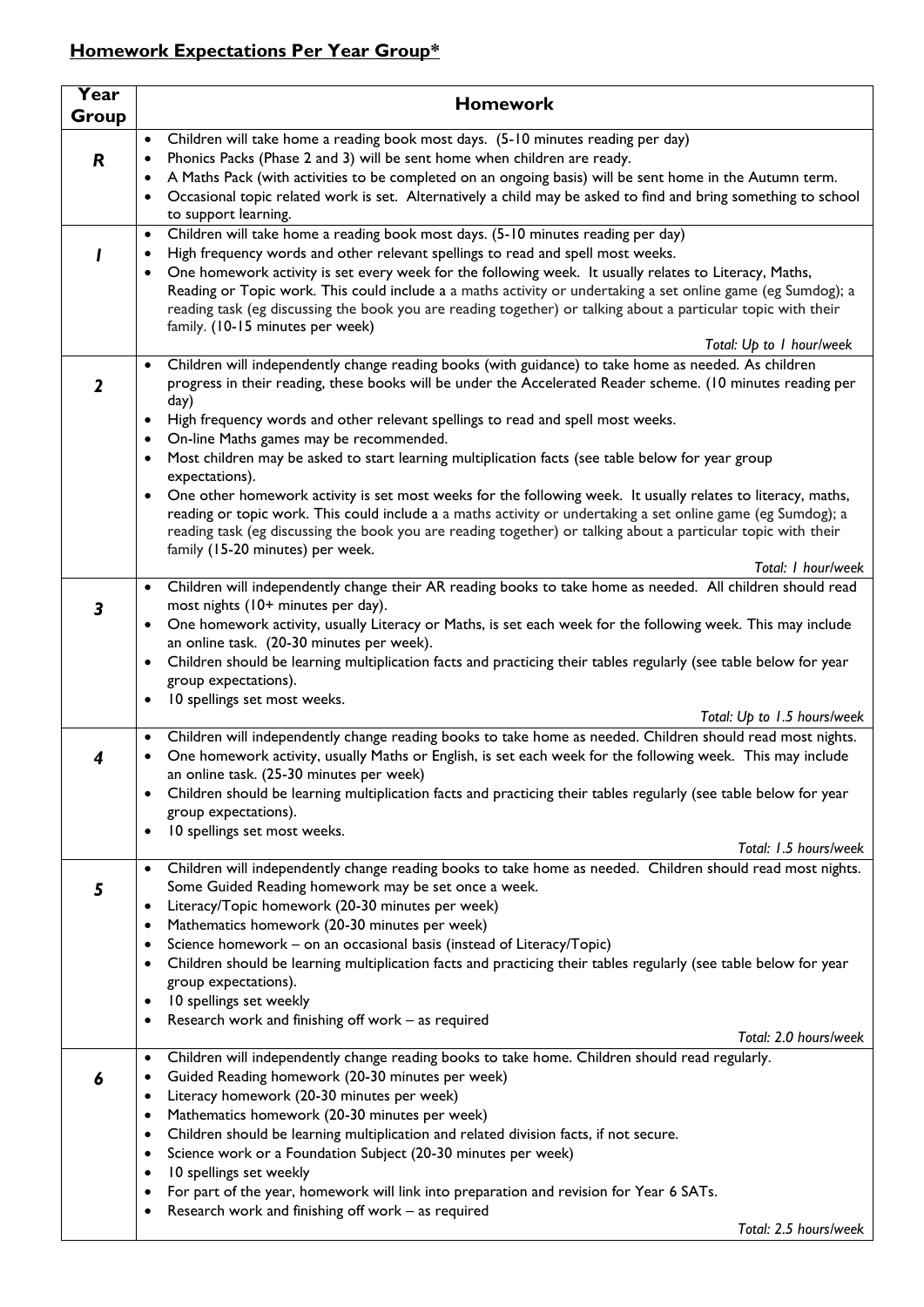\* Homework will be shared via a letter and the school website. Please note that occasionally some homework tasks may be set over 2 or 3 weeks in order to complete a more extended project. Some additional optional homework may be undertaken by pupils to extend the time available for a project or piece of research. Other homework may be set to support a child with specific need. Occasionally there may be additional homework to support a special class or whole school initiative.

# **Homework Expectations**

As a school, it is our expectation that any homework set should be completed by children and delivered on time. If a child is absent from school then any weekly homework can be accessed on line. Parents/carers should speak to the class teacher if there is a problem with the homework being completed eg illness or a lack of understanding. Teachers may get in touch with Parents/Carers if homework is not being completed regularly either in person or by letter. Completion of regular homework in Upper Key Stage 2 is important preparation for the transition to secondary school, where the homework expectations are more rigorous and there are usually sanctions for uncompleted work.

# **APPENDIX**

# **Additional Guidance for Supporting Children with Maths**

# **Resources**

On our website [\(Home»](http://www.stnicolasmary.w-sussex.sch.uk/)[Parents & Carers](http://www.stnicolasmary.w-sussex.sch.uk/page/?title=Parents+%26amp%3B+Carers&pid=8)[»Curriculum»](http://www.stnicolasmary.w-sussex.sch.uk/page/?title=Curriculum&pid=35)[Maths\)](http://www.stnicolasmary.w-sussex.sch.uk/page/?title=Maths&pid=43) there is lots of useful information to support home learning including video tutorials made by our teachers for the different stages of mathematical operation, information guides and links to on line games which improve pupils arithmetic skills.

We would also like to encourage parents and carers to make the most of the many different opportunities to develop mathematical skills when pupils are out and about and within the home environment such as: looking for numbers and shapes in the environment (older pupils can look for prime and squre numbers and 3D shapes); measuring, weighing and calculating quantities when cooking; visiting shops with an adult and helping to handle money; calculating a restaurant bill; looking at train or bus timetables etc. By applying the skills learnt in class within a real context children, not only improve their maths but build independent skills to take into their adult life.

# **Sumdog**

We are one of thousands of schools worldwide which use the maths section of the website Sumdog to support children's mathematical learning at home. On-line games from Sumdog are often set by teachers to reinforce learning which has happened in the classroom. As children play, they answer personalised questions and teachers are able to track their progress. Sumdog activities may be set as homework and children gain access to them using their own log in provided by the school. For more information please visit: <http://www.sumdog.com/en/parent/>

# **Times Table Practice**

From Year 1 upwards, children are expected to practice their times table facts regularly as per the chart below so that they meet the challenges set by the National Curriculum. The order in which tables are learnt and progress expectations per year group are outlined in the table below:

| Year   | Count in multiples of 2,5 and 10. Recall and use doubles of all numbers to 10<br>and corresponding halves.                                 |
|--------|--------------------------------------------------------------------------------------------------------------------------------------------|
| Year 2 | Recall and use multiplication and division facts for the 2, 5 and 10 multiplication<br>tables, including recognising odd and even numbers. |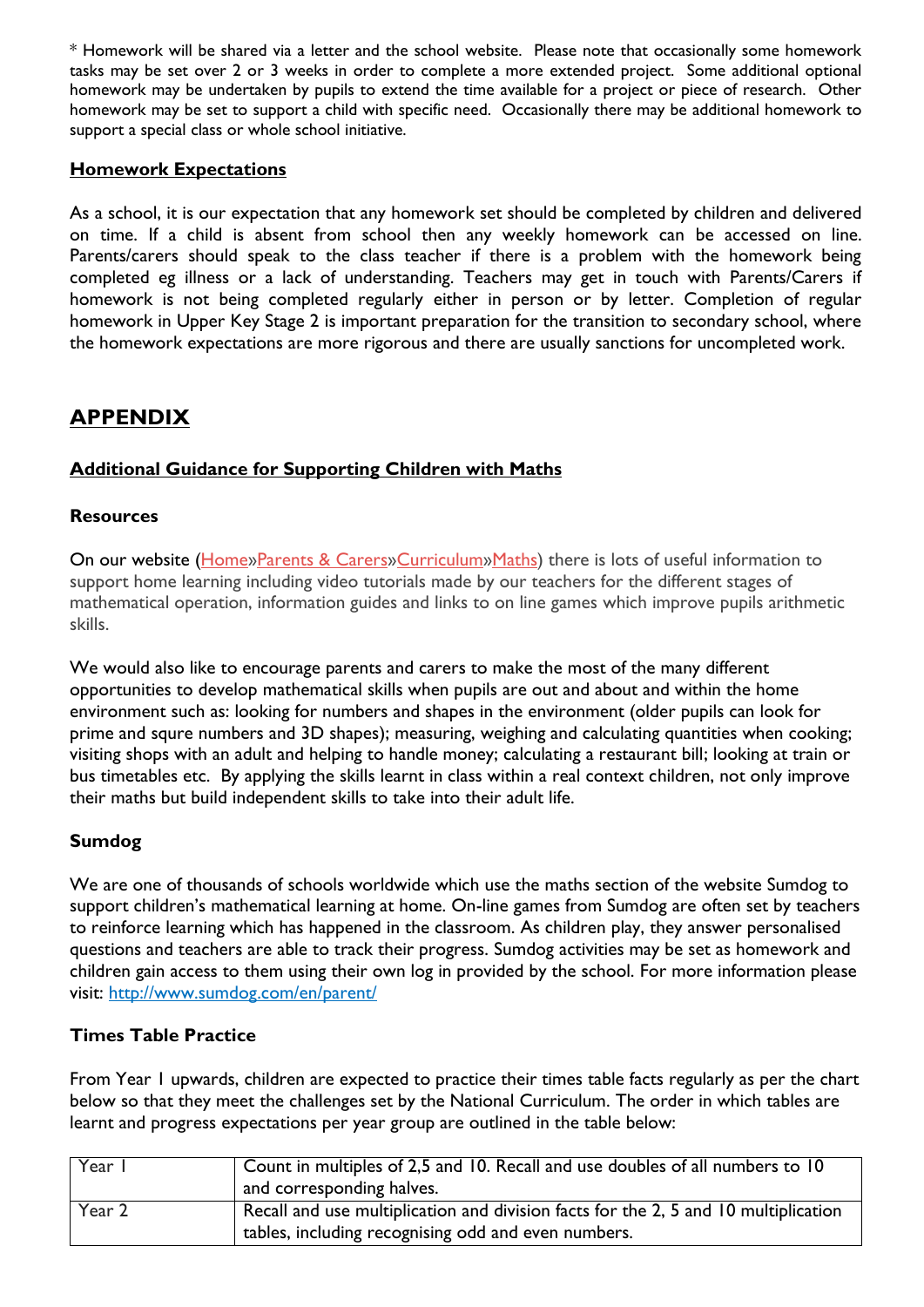| Year 3 | Recall and use multiplication and division facts for the 3, 4 and 8 multiplication<br>tables. |
|--------|-----------------------------------------------------------------------------------------------|
| Year 4 | Recall multiplication and division facts for multiplication tables up to $12 \times 12$       |
| Year 5 | Recall of all times tables and division facts up to $12 \times 12$ in mixed order.            |
| Year 6 | Quick recall of all times tables and division facts up to $12 \times 12$ in mixed order.      |

In order to fully know a times table, children must be able to state times table facts (eg  $2 \times 3 = 6$  and  $3 \times$  $2 = 6$ ) in order, out of order and recall the relevant division facts (eg  $6 \div 3 = 2$  and  $6 \div 2 = 3$ ).

The national curriculum states, 'By the end of **year 4,** pupils should have memorised their multiplication tables up to and including the **12 multiplication table** and show precision and fluency in their work'. Year 4 children will be given an online multiplication test and 6 seconds to answer each question. This only happens when they get enough practice! This can happen independently but works best when tested by an adult. Little and often is best!

#### **Times Table Rockstars**

In KS2, children also have access to a series of online games and challenges which help improve their speed and agility in recalling times table facts using the computer program, *Times Table Rockstars*. Teachers can set the level of challenge to match and stretch pupil ability and may set homework tasks using the website. Children may access the site at home using their own log in and we have found that regular practice increases their progress. Please visit:<https://ttrockstars.com/home>

For more information on how parents/carers can support children in learning their tables, please visit the Times Table page of our website for more ideas and our our useful Parent Handbook:

[Home»](http://www.stnicolasmary.w-sussex.sch.uk/) [Parents & Carers](http://www.stnicolasmary.w-sussex.sch.uk/page/?title=Parents+%26amp%3B+Carers&pid=8)[»Curriculum](http://www.stnicolasmary.w-sussex.sch.uk/page/?title=Curriculum&pid=35)[»Maths](http://www.stnicolasmary.w-sussex.sch.uk/page/?title=Maths&pid=43)[»Times tables](http://www.stnicolasmary.w-sussex.sch.uk/page/?title=Times+tables&pid=172)

## **Additional Guidance for Supporting Children with Reading**

If a child is able to read with an adult for 10 minutes each day, this has a huge impact on their progress and also helps to foster a love of reading for the future. Here are some tips on how to make this valuable process a positive one for both parties:

## **Reading Together**

#### *Choose a quiet time*

Set aside a quiet time with no distractions in a comfortable place. Ten minutes of focused time is usually long enough.

#### *Make reading enjoyable*

Make reading an enjoyable experience. Before you start the book, ask them whey they chose it to read and show interest in their choice. Try to make reading a special time together. If your child is tired or reluctant, try taking it in turns with them to read a page.

#### *Maintain the flow*

If your child mispronounces a word do not interrupt immediately. Instead allow opportunity for selfcorrection. If your child does try to 'sound out' words, encourage the use of letter sounds rather than 'alphabet names'. Sometimes it is better to tell a child some of the trickier or unknown words to maintain the flow rather than insisting on trying to build them all up from the sounds of the letters.

#### *Be positive*

If your child says something nearly right to start with that is fine. Rather than correcting them it is a good idea to say, "Let's read it together" and point to the words as you say them. Boost your child's confidence with constant praise for even the smallest achievement.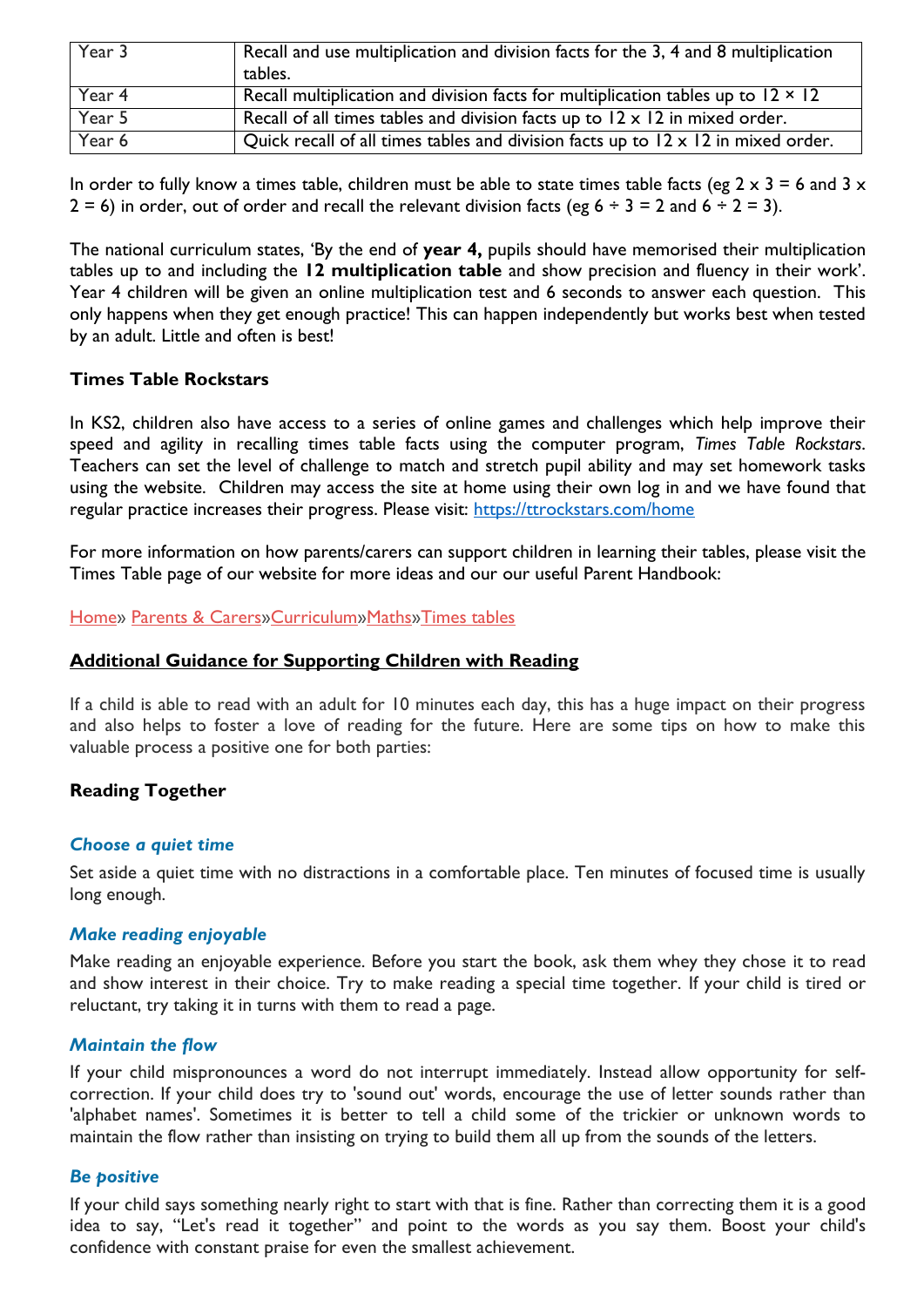#### *Success is the key*

Parents anxious for a child to progress can mistakenly give a child a book that is too difficult. Sadly, this can have the opposite effect to the one they are wanting. Until your child has built up his or her confidence, it is better to keep to books which are within their comfort range. Struggling with a book with many unknown words is pointless. Flow is lost, text cannot be understood and children can easily become reluctant readers. Your child should be bringing home books at the right level with guidance from their teacher. If your child is interested in more challenging books then this is something you could read to them, taking time to develop their *comprehension skills*, as per below.

#### *Frequency of reading*

Try to read with your child on most school days. 'Little and often' is best and if you are able to do this it will have a very positive impact on their progress.

#### *Communicate with the School*

Your child will most likely have a reading diary from school. Try to communicate regularly with positive comments and any concerns. Your child will then know that you are interested in their progress and that you value reading. Teachers value any information you are able to give about pupils' reading as there is only limited time available to hear individual readers each week.

#### *Developing comprehension skills*

There is more to being a good reader than just being able to read the words accurately. It is just as important for a child to be able to understand what has been read. Always talk to your child about the book as you are reading eg about what is happening in the pictures, what the characters are like and how they are feeling, how they think the story will end and which is their favourite part. You will then be able to see how well they have understood and will help them to develop good comprehension skills. In addition, as children build their vocabulary, they may not always understand the meaning of a word which they have read. If you come across a more complicated word when you are reading, ask your child if they know what it means. If they know the word then they will be able to practice explaining the meaning and if they do not you will be able to teach them something new!

#### *Independent Readers*

As children make progress in their reading they will be able to read books independently and this should be encouraged. Children are rewarded at school for their independent reading through the Accelerated Reader Scheme (see below) and can even become Word Millionaires when they have read over a million words! If your child is a confident reader, it is still really good practice to still hear them read from time to time. You could take it in turns to read a section of the book each, or discuss the story (as above). Older children also enjoy it when an adult has read/or is reading the same book so that you can have a conversation about it as you would do in a Book Group.

#### *Visit the Library*

Where possible, pay regular visits to the local library to foster a love of reading and gain access to a huge variety of different types of text. Our local library offers a Summer Reading Challenge which is a free and fun way to get reading during the holidays!

#### *Variety is important*

Remember children need to experience a variety of reading materials eg. picture books, hard backs, comics, magazines, poems, and information books. Older children should also be encouraged to look at wider genres (as per the National Curriculum) including poetry, myths and plays.

## **Accelerated Reader**

At St Nicolas and St Mary CE Primary School, from Year 2 upwards, children access the Accelerated Reader Program. [Accelerated](https://www.renaissance.com/products/practice/accelerated-reader-360/?int_content=int_web) Reader is an online systsem that helps teachers manage and monitor children's independent reading practice. With support from school staff, each child picks a book at their own level and reads it at their own pace. When finished, the child takes a short quiz on the computer.